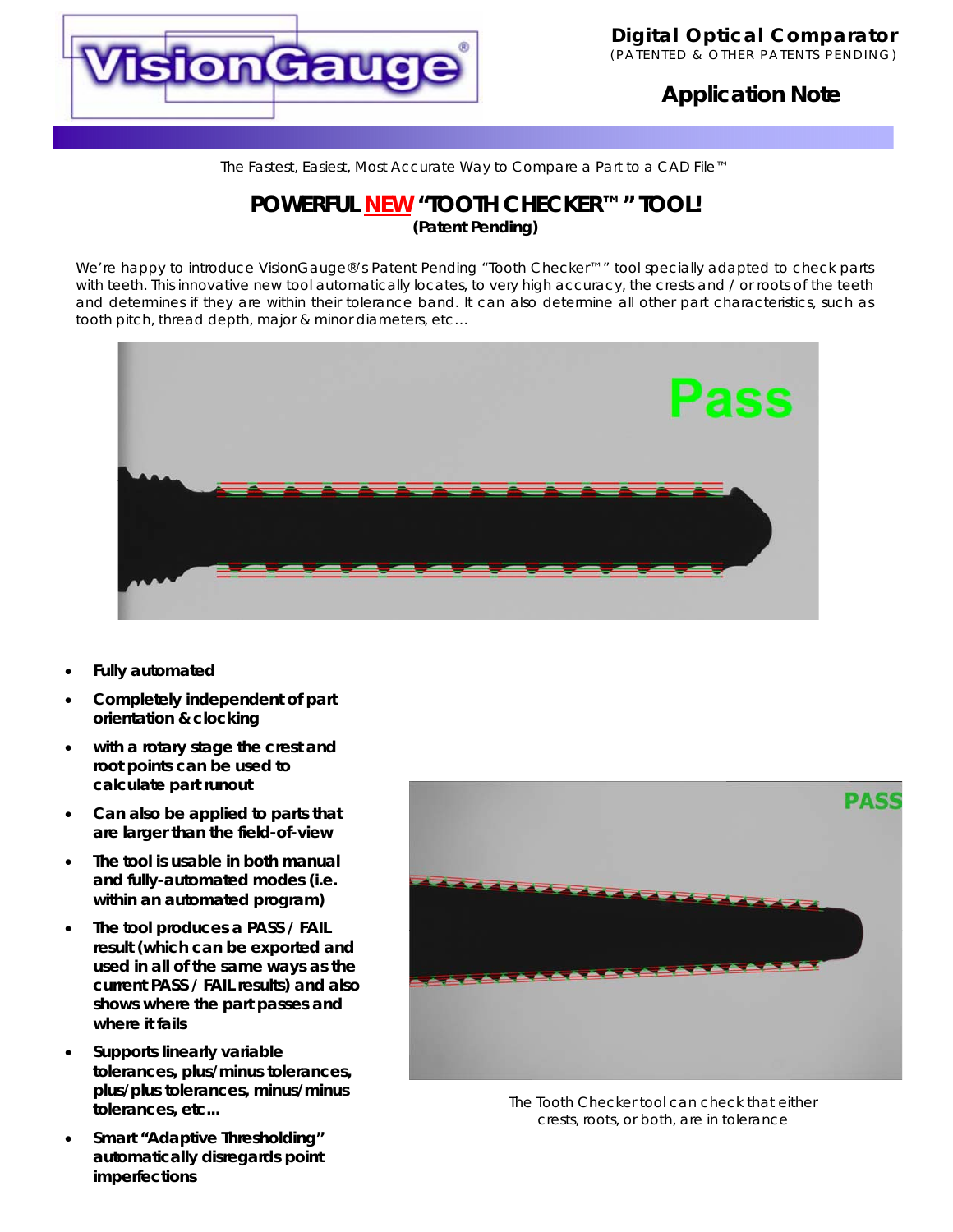**Perfect for quickly and accurately checking:** 

- **Bone screws**
- **Medical rasps**
- **Gears**
- **Fluted instruments**
- **Threads & fittings**
- **Etc…**





**Quick & Easy to Set Up!** 

Using the crest & root points that the Tooth Checker tool has found, it can then automatically determine all other part characteristics



There are no limitations as to part geometry!